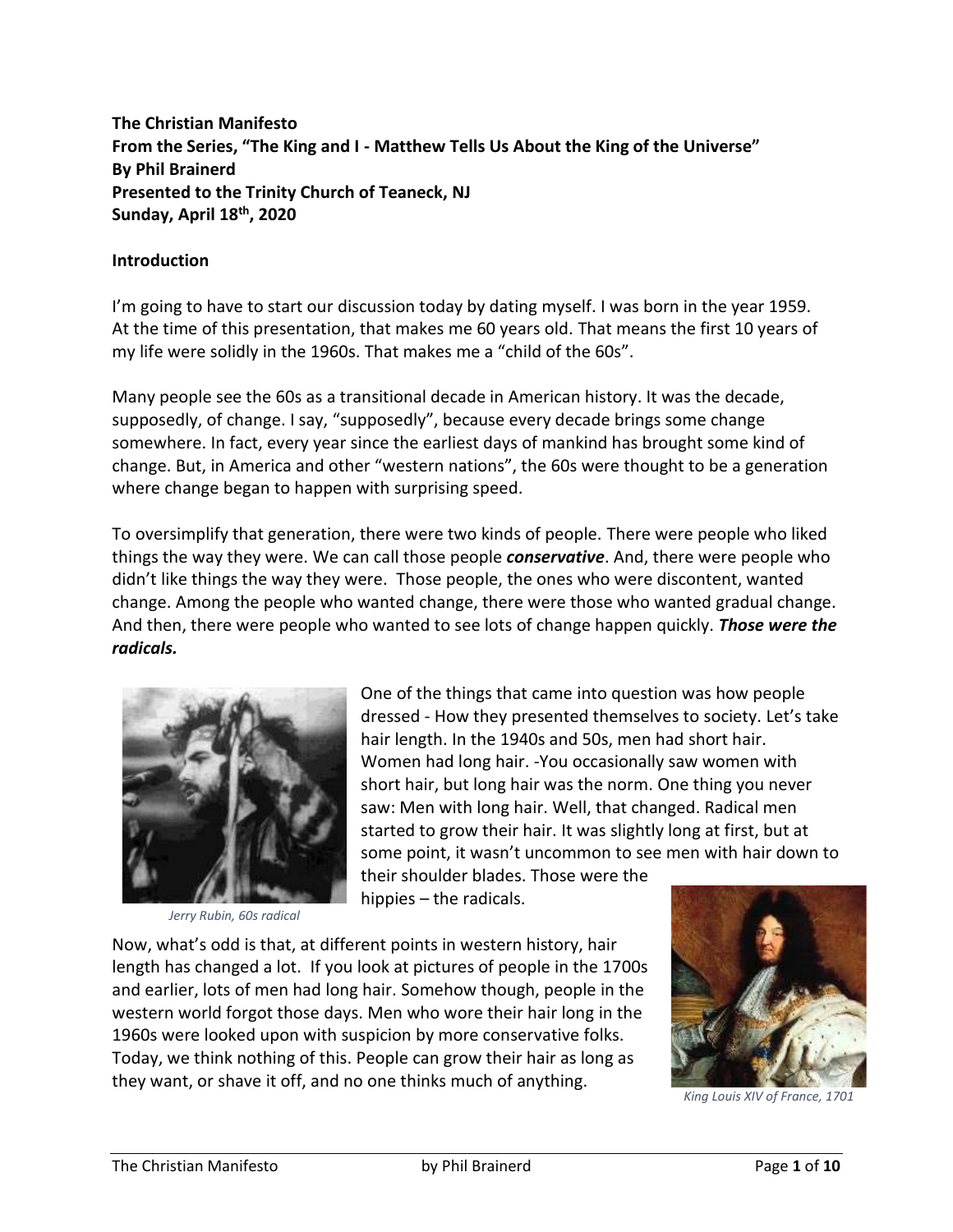So, a question comes up here. Is a radical someone who is completely throwing out old things and bringing in new things? Or, is a radical someone who is trying to bring back old things?

Let me repeat: Every age of mankind has seen change of some kind. Every age and every society. People who are considered radical have challenged the way their governments are run. They've challenged culture, the arts. They're challenged religion.

Oftentimes, there are people at the core of radical movements who write down their thoughts. Sometimes those thoughts get titles like "rulebook", or "handbook". A common name for such a collection of thoughts is "Manifesto".

The best-known manifesto of the modern age is the "Communist Manifesto" by Friedrich Engels and Karl Marx. Marx is the better known of the two. He had very radical ideas. He challenged ideas about how the world should be run, ideas about economics, religion, and the social order. The content of that book is a topic for another day. Let's say for now that it was a radical collection of ideas that changed the world.



*Karl Marx, 1875*

Centuries before, a man appeared on the earth with very radical ideas of how the world should be run. He also talked about economics,

religion, and the social order. But he talked about something much deeper. He talked about human nature itself. The changes he brought to the world were far more reaching than anything that has occurred since.

If you've been following our series, you know him. His name was Jesus.

In our series, we're studying the "Gospel According to Matthew". The King of the Universe, Jesus Christ, came to visit the earth. Matthew had the privilege of meeting him and walking with him. Matthew has spent considerable time telling us about the credentials of the king. Being announced by angels, visited by world political leaders, and fulfilling ancient prophecies. He's told us about John the Baptist, who prepared the way for the King. He's told us about the preparations the king went through, doing battle with the enemy of mankind, the Devil, and winning convincingly. This has all happened in the first four chapters of Matthew's book.

With all this, the great King is now ready to speak. He's going to give a presentation in which he'll share the core of his ideology. What he says is covered in chapters five through seven of Matthew's book. The King will share ideas that are radical, and which appear new. He will also share ideas that are old, that take his followers back to the earliest days of Mankind.

Let's listen now to the words of the Great King, Jesus Christ. Let's begin to study, The Christian Manifesto.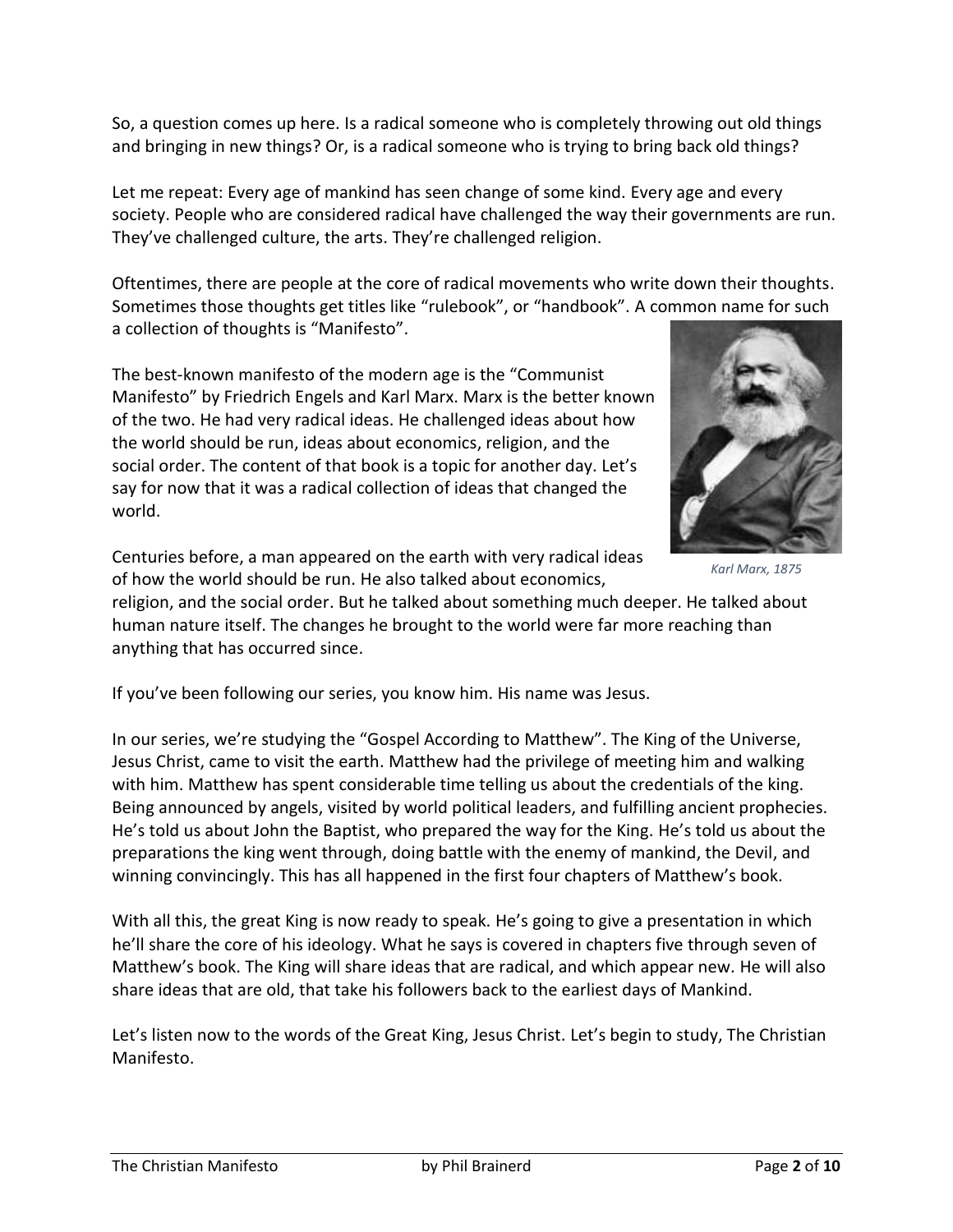### **I. The Target of the Manifesto**

Let's talk first about the target of the Manifesto.

Now when Jesus saw the crowds, he went up on a mountainside and sat down. His disciples came to him, 2 and he began to teach them. (Matthew 5:1-2)

At the end of chapter 4, we learned that Jesus had begun his public ministry. Matthew gave us a general summary: Jesus spoke in synagogues, centers of learning for the Jewish people and anyone who sought after the God of Israel. Matthew summarizes that teaching by saying that Jesus "proclaimed the good news of the kingdom" (Matthew 4:23). Jesus also healed people who had terrible diseases and handicaps. This drew a lot of attention, so we're told large crowds were following him.

But now, something different is going to happen. Matthew says that Jesus saw the crowds. However, he didn't call the crowds together. We're told that he went up on a mountainside and sat down.

A quick note: Over the centuries, people have tried to give us outlines for the Bible. These outlines are created by well-meaning people. Sometimes, the outlines are helpful. Sometimes, not so much. Because of the location Matthew just gave us, those people have called this portion of Scripture, "The Sermon on the mount". I'm not sure that the title "Sermon on the Mount" really tells us what's in this message. One time, Jesus was surrounded by a crowd so dense, he borrowed a boat and sat in it while the crowd sat on the beach. No one calls that "The sermon on the boat". I think that the words of Jesus here look much more like a Manifesto, a summary of important ideas. So, we'll go with that.

It's also important to note that Jesus sat. Today, we don't think much of that, but in the days of Jesus this was significant. This is what a great teacher of the day would do. They would sit before crowds and present their teachings. To this day, we call positions in universities a "chair". In choosing this position, Jesus is establishing himself as a teacher, a rabbi, among other things.

Then we're told that his disciples came to him. The disciples were those who were committed to Jesus. He taught *them*, his disciples. We'll later learn that at least some of the crowds followed. They were listening in, but they weren't the target of this body of teaching. *The target was the disciples of Jesus.* A disciple is a committed follower. The crowds might come and go. Here, Jesus is primarily talking to those who have committed themselves to him.

Before going on, let's take a moment and ask a question. *How would you characterize your relationship with Jesus?*

Maybe you've been in church for a long time? You might already call yourself a disciple of Jesus, a committed follower. If that's the case, this will be a good time to review.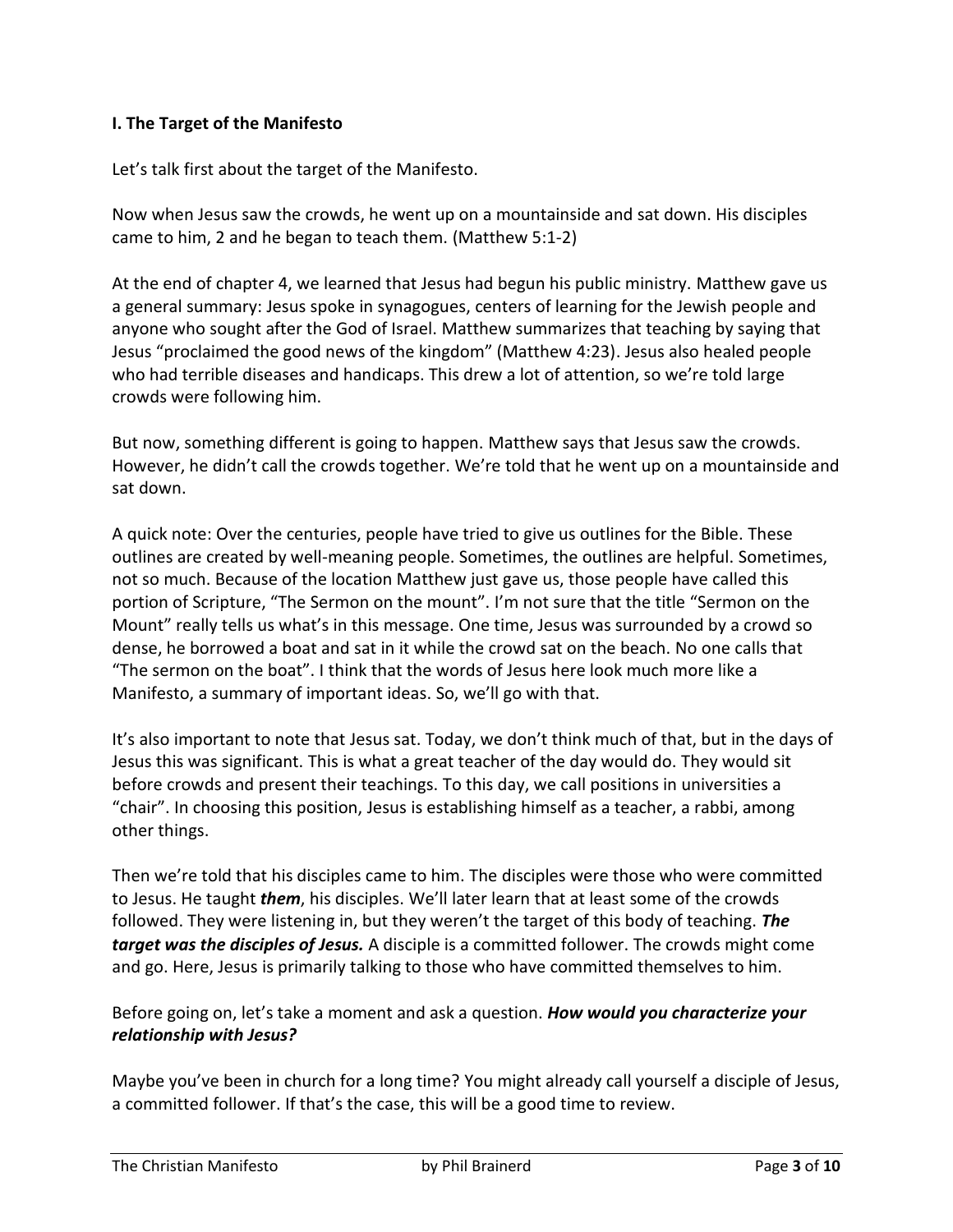Or, you might be surprised as you listen. You might have some, what I will call "holes" in your spiritual development. When I speak, it's not at all unusual to hear people respond by saying, "I've been in church for a long time, and I never knew that." Or, they say, "I heard that before, but I never thought about it that way."

So, if you consider yourself a disciple of Jesus, you're in the right place. You can review, or, you might discover some holes.

Are you someone who doesn't know a lot about Jesus, but you're interested? There's a place for you here, too. You're what we could call "The crowd". That's a perfectly legitimate place to be. I hope you'll hang around through our study. Be warned though: Some of what we're reading is serious. You might find yourself agreeing. You might decide to become a disciple of Jesus Christ.

I hope this will be an opportunity for all of us to grow.

Later, Matthew will close his book with a quote from Jesus. It's the last command Jesus gave before going up into heaven. I will periodically remind us of it as we study his book. Jesus said, "…go and make disciples of all nations…" (Matthew 28:19). One of the most important parts of any organization is to know exactly what you want to accomplish. The Church has one main function, our "Job One": To make disciples. If you want to make something, you should know what it looks like. A car company wants to make cars. Before you build a car factory you had better know what a car looks like. You had better know exactly what a car looks like if you're going to invest time and resources into making them. So, the church needs to know what a disciple looks like. In order for us to know what a disciple looks like we will need to start with this manifesto.

So, the target of the manifesto is disciples of Jesus Christ.

Let's read on.

# **II. The Start of Discipleship**

In this session, we'll center on the starting place of Discipleship. Here it is:

> "Blessed are the poor in spirit, for theirs is the kingdom of heaven." (Matthew 5:3)

There is a great deal packed into this one sentence. Before we can go on, we need to understand it. The sentence has three parts. Let's start with the first one.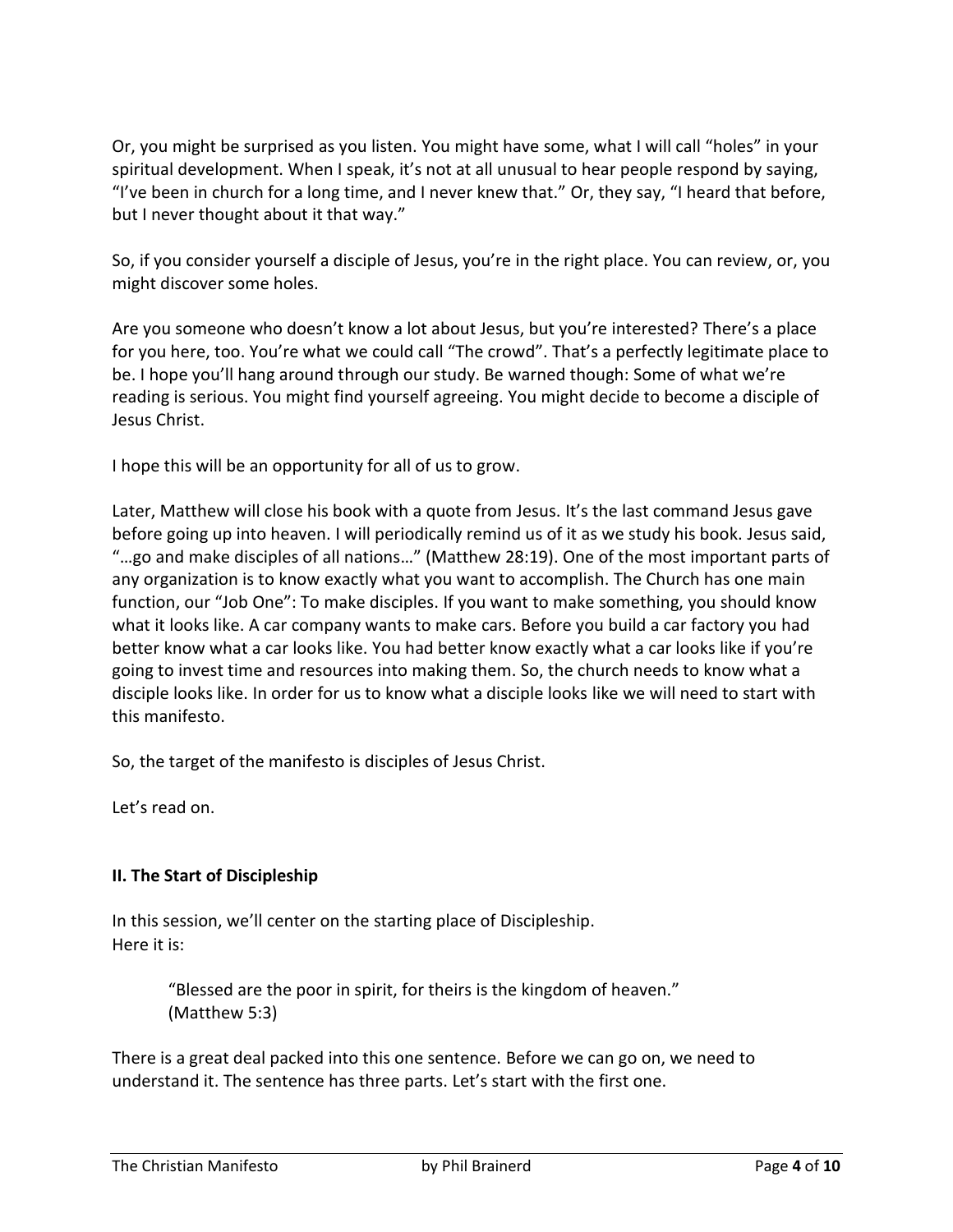### **A. Being blessed**

Jesus starts with a word, which translated here is, "Blessed". He also uses that for the next several statements. What does it mean to be "blessed"? Our New Testament is translated from Greek. The Greek word is one that doesn't have an exact English equivalent. We'll need several words and ideas to get the picture.

First, it has the idea of receiving a good thing. When we receive something good, it makes us happy. So, many translations of the Bible translate this word as "happy". But, there's even more. If you receive a good thing, and you're happy about it, then others might be happy, too. In that case, they want to congratulate you. You are to be congratulated about the good thing you have. The word carries that idea as well. Maybe, what you've received is so good, that other people would even envy you. You're so well off, others look upon you with longing. Yet another way to think about this is that receiving good things puts you in a good situation. You've arrived. You're enjoying the good life.

All that is wrapped up in this word. When we translate it, I like the English word "blessed". It allows us to keep all these things in mind. So, disciples of Jesus are blessed. They're blessed in a number of ways. Let's move on to the next part of this sentence.

### **B. Being Poor in Spirit**

"Blessed are the poor in spirit". The word "blessed" is a little complicated, but when we get the picture, we like it. The next word is much harder. Jesus says that it's "blessed" to be poor. Well, that doesn't sound right. What does Jesus mean?

To make things harder, this isn't the only time Jesus said something like this. When Luke wrote about the life of Jesus in his book, he quotes Jesus as saying something similar.

Looking at his disciples, he said: "Blessed are you who are poor, for yours is the kingdom of God. Blessed are you who hunger now, for you will be satisfied. (Luke 6:20-21)

So, is it just "poor", or "poor in spirit"? Are they the same thing? It turns out that they are related.

#### *Protecting our faith from attack*

We're going to take a little side trip here. I think that the process of making disciples involves more than merely teaching words from the Bible. We must teach people how to defend their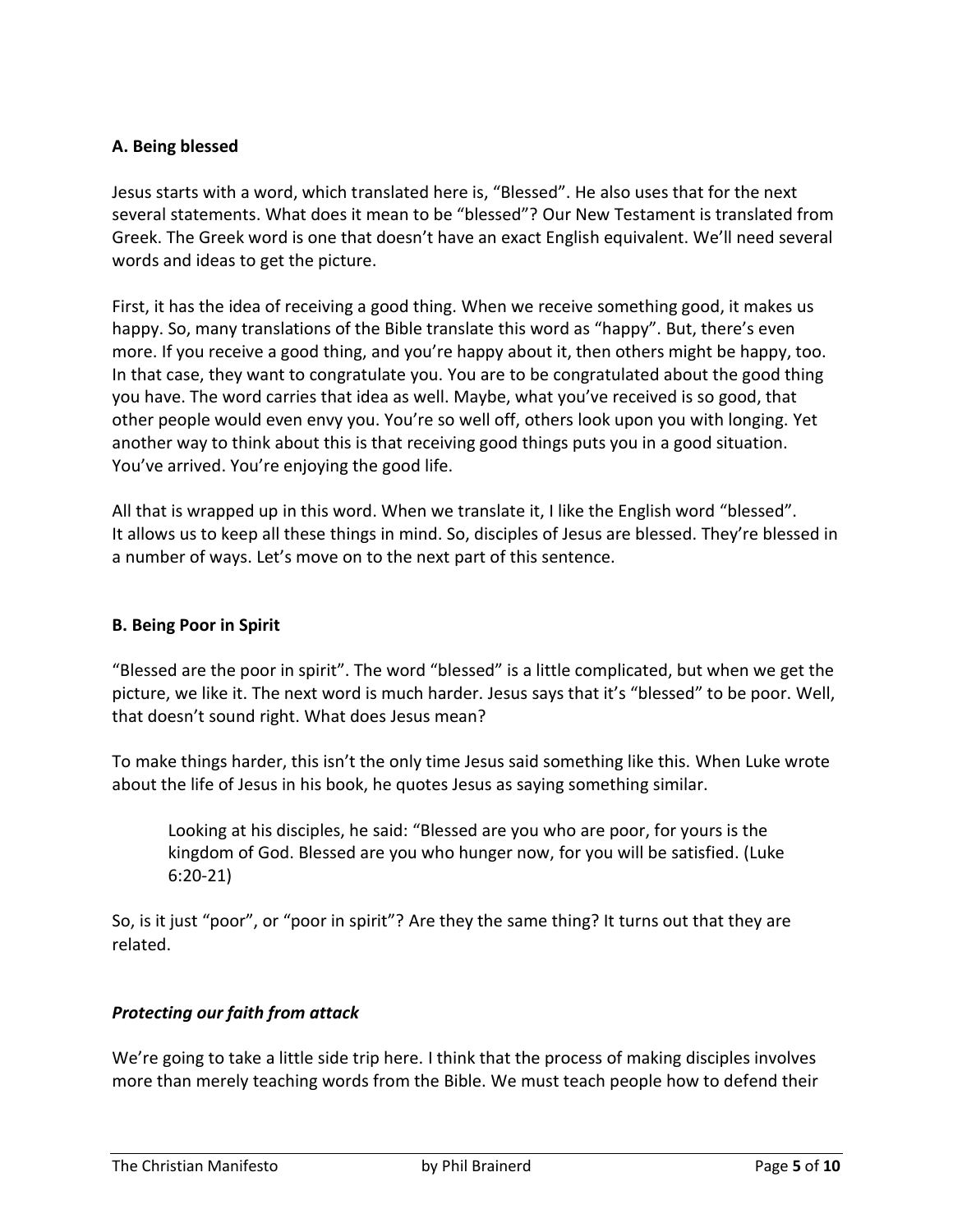faith against attacks. This involves teaching the things we're learned from history. Things we've learned from others who have walked the path of disciples over the centuries.

There are people in the world who don't like God very much. So, they attack us. One of those attacks involves our faith in the Bible. We believe that the Bible, when it was originally written, was the inspired word of God. It is infallible; that is to say, it has no errors.

The attackers say that the Bible has errors. They look at these two passages and say that they were written by two people who disagreed about what Jesus said. If they disagreed, then one must be wrong. If one is wrong, then the Bible is not infallible. It has errors. If it has errors, then we don't need to listen to it.

Well, the people who say things like this are mistaken about a lot of things. One problem they have is a total misunderstanding of how a public ministry works. Let me give you an example. I wrote a book a while back, called, "The Idols on the Hills". Some people in different places have read my book, and they've asked me to come to their church and speak about it. It's a long book with a lot of topics. When I prepare the messages that I share at those churches, I ask the leaders what the congregation is like. I ask about the problems they have and the challenges they face. So, when I speak at different churches, I may share the same idea in different ways. What I share is based on the same set of research and facts. Facts don't change. But the exact wording I use to share those facts may change based on the needs of the audience.

That's likely what happened here. Jesus probably told the same story more than once in different locations. He was under no obligation to use exactly the same words each time. He was concerned about the main ideas based on the needs of the audience. Add to his, Matthew is writing to a Jewish audience, and Luke is writing to a Greek audience. That no doubt influenced the choice of stories they decided to include in their books.

Most of the things we read in the Gospel stories agree. Jesus was born to the virgin Mary. That stays the same everywhere it's reported. It's not Mary in one place and Suzy in another. Jesus died on a cross. It's not a cross in one place and arrows in another.

So, don't be troubled when you see slight differences in the Gospel accounts. And don't be troubled when non-believers try to point them out. If you hang in, you'll find that there's really no problem. There is great evidence that the Bible is the authoritative word of God.

# **B. "Poor in Spirit" (Continued)**

Let's get back to our text. What does it mean to be "poor in Spirit"?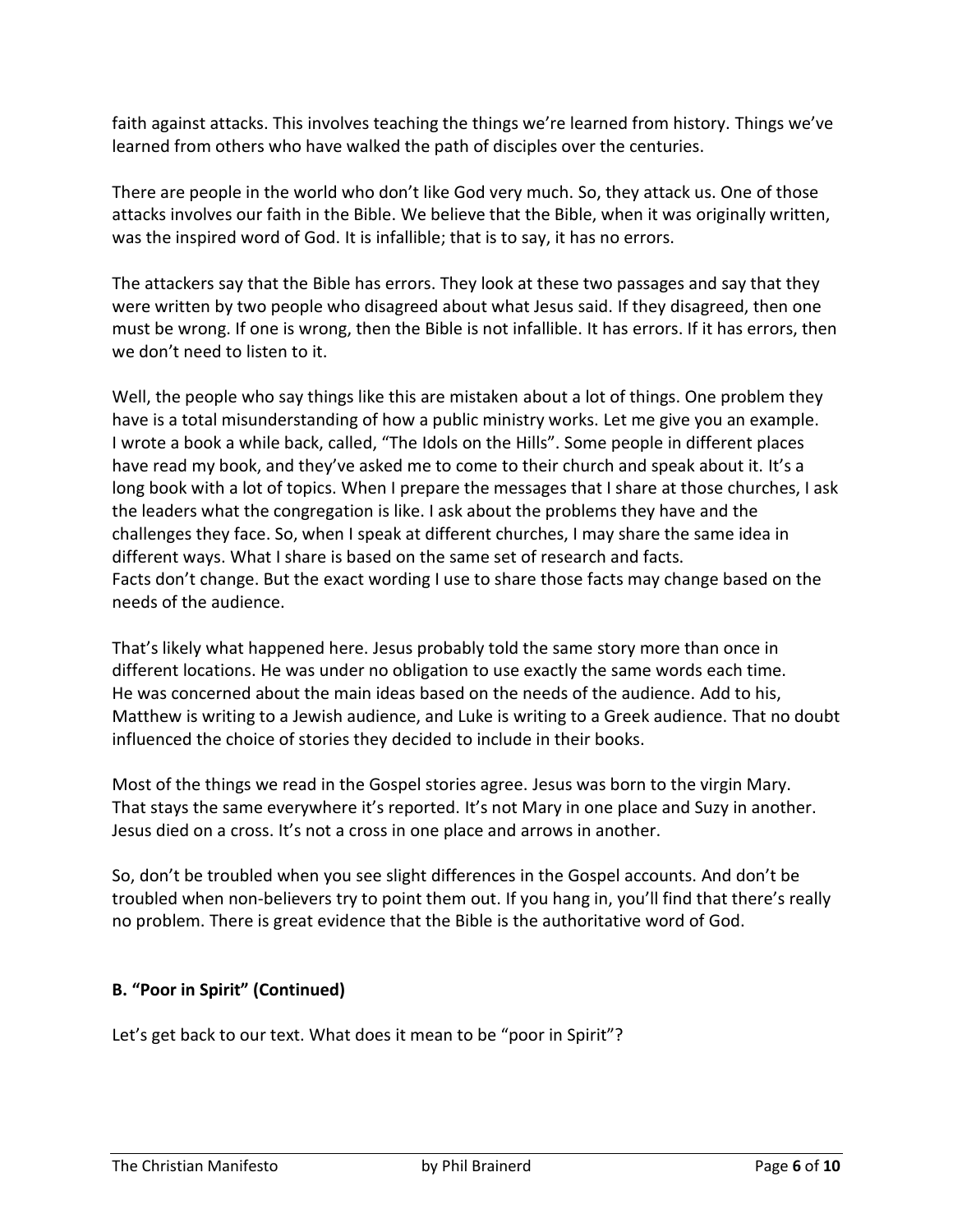Let's pull the phrase apart. To be poor means to be lacking. You lack the food you need to eat, and the clothing you need to wear. You lack shelter from the cold and wind and rain. You lack the money you need to purchase these things.

Now, "poor" is usually relative. The poor man looks around and notices that others have more than he does. Others seem to have what they need and want.

*Here is where the word "radical" comes in.* We said that to be "blessed" means to be in a good place, a place to be congratulated, even envied. The world doesn't say that when it looks at the poor. The world looks down on the poor. On the best day, the world pities the poor. On a bad day, the world looks on the poor with contempt. The world says, "Blessed are the rich". "Blessed are the successful". It is they who are to be congratulated and envied.

But Jesus says something radically different. Why?

Because there is something wrong with the world. *The world is broken.* Now, the brokenness of the world is uneven. That's part of the nature of being broken. Because the world is broken, some people get hurt. But others, not so much.

*Here's an important principle:* The less the brokenness of the world hits someone, the less likely they are to see the brokenness. The more the brokenness of the world hits someone, the more likely they are to see. Because of this the poor are in a good position to see what others don't.

Here is where the extra words come in between Luke and Matthew. When Jesus gave his manifesto, when he was focusing on his disciples, he said, "Blessed are the poor *in spirit*." We said that sometimes being radical means bringing in new ideas. Sometimes it means returning to the old. This goes back to the earliest teachings in the Bible, the earliest things that God taught to humankind.

Why is the world broken? It's broken because of sin. It broke when Adam and Eve disobeyed the clear command of God. It is broken more and more each day when other humans sin.

Do you know what you are? You're a human. So, you know what? You sin, too. Along with me. We are all sinners. The apostle Paul said, "…for all have sinned and fall short of the glory of God" (Romans 6:23)

The problem isn't just a broken world. It's broken people. People who are broken by sin. Being broken by sin means you are in poverty. You are poor in spirit.

Now by itself, that's a bad thing. But it can be a good thing in the hands of merciful God. Because God, being rich in mercy, can show things to the person who realizes that they're poor in spirit. Let me give an illustration: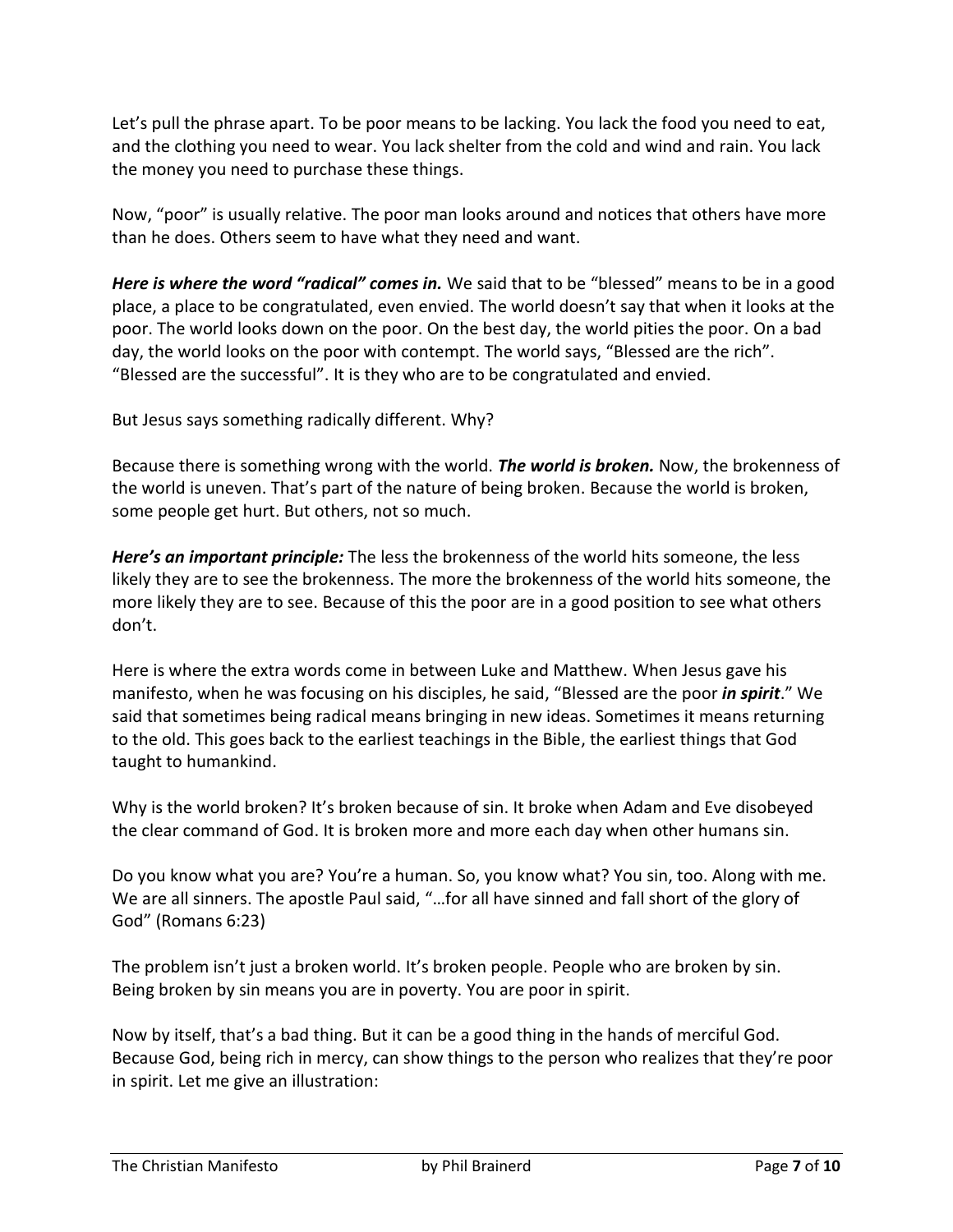# *Illustration of spiritual poverty (bankruptcy)*

Imagine that there is a line somewhere in the universe. At that line, you are even with God. You don't owe God anything. However, you find out one day that God has created you. You owe your existence to him. You now owe something to God. So, you move beneath the line.

But you then find out that God is very generous. He made you, and that's his gift to you. No strings attached. So, now you're back to that line. You don't owe God anything. Then, you find out that God made everything you need to live. He made the air you breathe and the water you drink. He made the ground out of which your food grows. He also made the enjoyable things like sunshine. So, now you're back to owing something to God, in fact, lots. You couldn't get along without all the things he's made. Once again, you move beneath the line. But, once again, you find out that God is generous. He made all the things you need to live and to be happy, and he gave them to you and all humans as a gift. So, you're back up to the line. You don't owe God anything.

But now, let's say that you commit a sin. You're broken something. You're knocked below the line. You now owe God.

"But", you say, "I'll fix this". "I'll do something good to make up for the bad thing I've done." But what are you going to use? God made your body. God made everything needed for your body to work, the air you breath, the water you drink, etc.

So, you have a terrible problem. You owe God, and you have nothing you can use to repay him. You are spiritually poor. In fact, you are spiritually *bankrupt.*

Why is this a terrible problem? Because sin has a penalty. A little after the Apostle Paul warned that all have sinned, he said, "For the wages of sin is death" (Romans 6:23). And it's not a matter of one sin. We are not people who have committed one sin. We are *sinners*. We are born in sin. We commit sins all the time. Because of that, we're in terrible, terrible danger.

Because of all this, *the starting point for a disciple of Jesus is to realize that they are spiritually poor.* They have a terrible problem of sin. *And they have no way to fix it.*

# **C. Theirs is the kingdom of heaven**

But now, there's the third part of this sentence.

"Blessed are the poor in spirit, *for theirs is the kingdom of heaven.* (Matthew 5:3)

How can this be? How does spiritual poverty lead to the kingdom of heaven?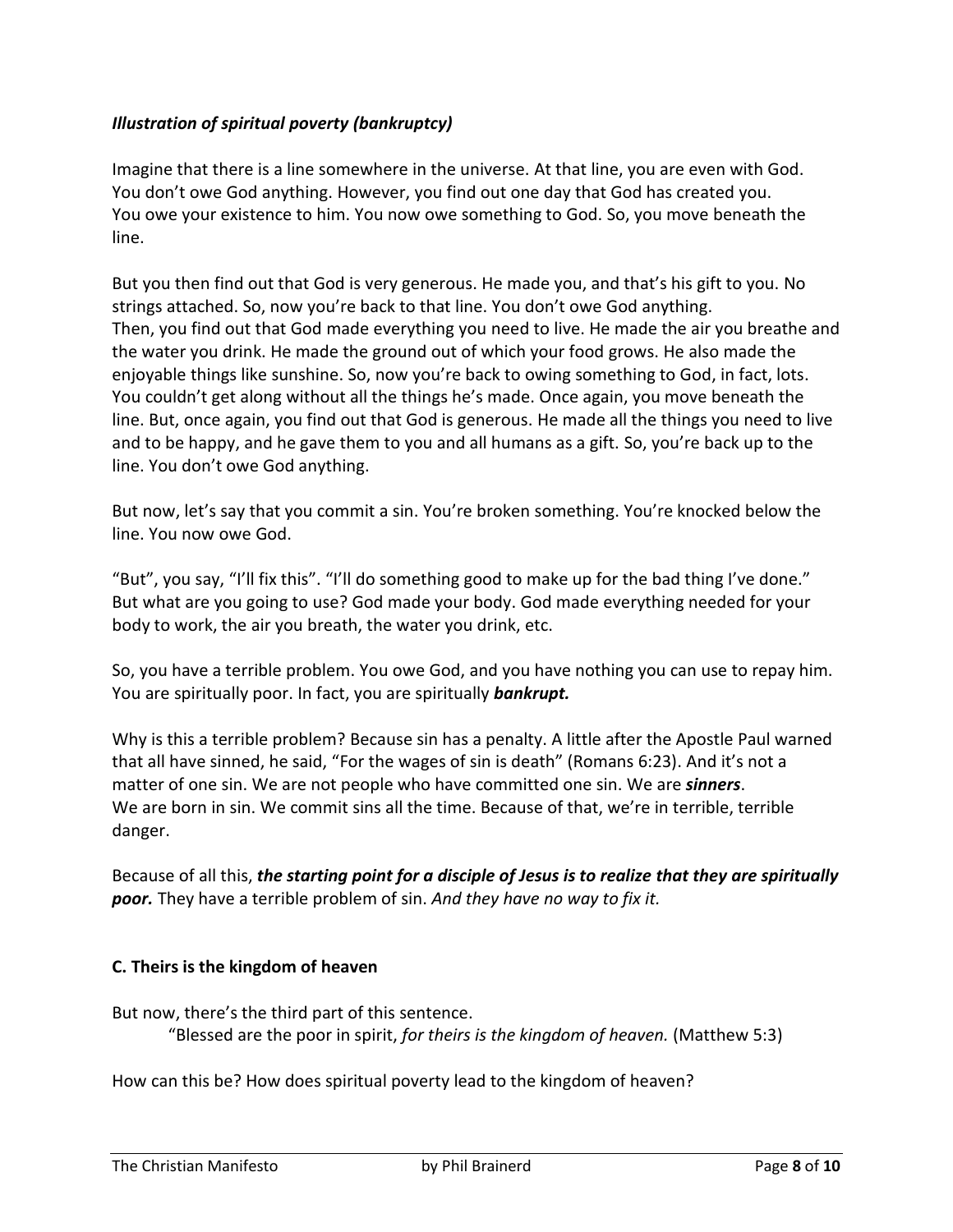Remember, the message of John the Baptist? "Repent, for the kingdom of heaven has come near." (Matthew 3:2). "Repent" means to turn away from sin. How can you turn away from sin when you don't think you have any? Those who are "rich" often don't see themselves as having any problems. So, there's nothing to turn from.

But those who are spiritually poor know their sin. As we said, Paul taught in Romans 6:23 that the wages of sin is death. Then, he finishes his sentence by saying, "but the gift of God is eternal life in Christ Jesus our Lord.

Those who know they are spiritually bankrupt know they can't fix their sin or make up for their sin. *They know that they need to turn away from their sin and ask for God's help. They know they need the gift of Christ Jesus.*

### **Conclusion**

Let's pull this all together.

So, after spending a long time learning about the great King, the King has begun to speak. He has called his disciples, his committed followers, to a mountainside. There he begins to present his manifesto.

We've looked at just the first sentence of the manifesto, the starting place for a disciple. We've learned that people are blessed when they learn and acknowledge that they are spiritually poor. They have a terrible problem of sin. That should place them in terrible danger. But their terrible problem isn't the end. Instead, it can be a wonderful beginning. The knowledge of spiritual bankruptcy can lead someone to repent. When they do that, the kingdom of heaven becomes theirs.

There are two groups listening today. One we have called, "The crowd". You aren't sure about Jesus, but you're curious – even interested. Consider today your spiritual state. You are bankrupt. You have a terrible problem of sin. Acknowledge your sin – repent. If you do, the kingdom of heaven will be yours. Let us tell you how.

Contact us at Trinity church – [www.TrinityTeaneck.org.](www.TrinityTeaneck.org) Let us tell you how you can know that one day you will enter the kingdom.

The other group is the disciples. At some point you're become a follower. That's great. But maybe as I said before, there are some holes? Maybe you have forgotten the starting point? Maybe you have forgotten your spiritual poverty? Ask God to help you with his Holy spirit. Ask him to point out the holes. Ask him to tell you if you've gotten off track.